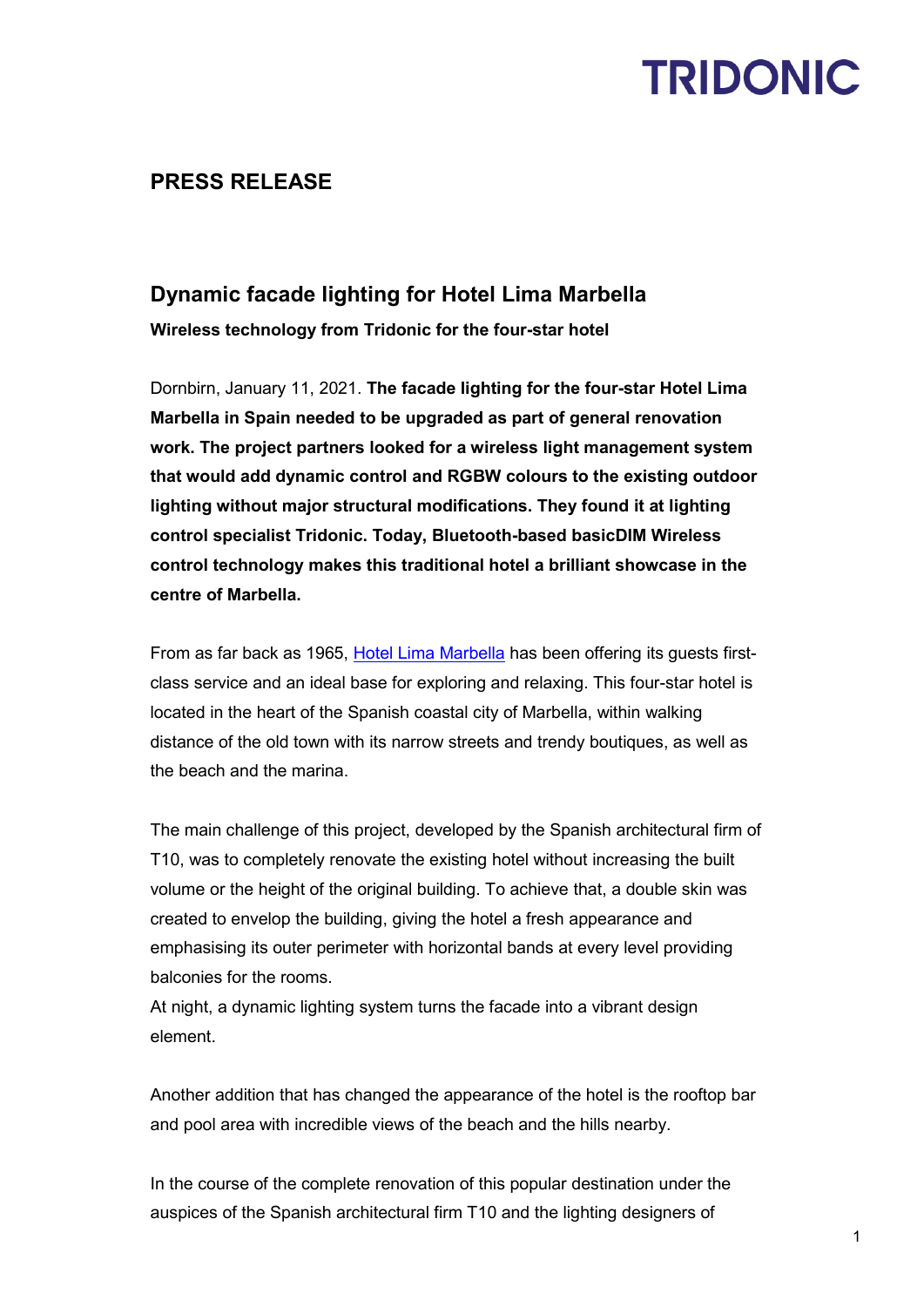[Vbospagna,](http://vbospagna.net/#2) the facade lighting of the six-storey building was also to be modernised and equipped with RGBW colours and dynamic lighting control. Since the hotel's facade was already illuminated with LEDs, the lighting designers were looking for wireless technology that would integrate easily and seamlessly into the existing installation.

"To make the building a real eye-catcher, the new system had to not only provide coloured lighting and dynamic colour changes but also allow the six floors to be illuminated independently of one another. Different colour scenes were also required," said Marta Jiménez, Area Sales Manager for Andalucia region at Vbo. "What was particularly important to our customers in this project was that the lighting could be reconfigured at any time – even remotely."

#### **Wireless lighting control with minimal structural changes**

In view of these specific requirements, the lighting specialists at Vbospagna consulted with the clients and opted for the [basicDIM Wireless](https://www.tridonic.com/com/de/products/basicdim-wireless.asp) light management system from technology partner Tridonic. Bluetooth-based control technology allows a wide variety of interaction with all the connected luminaires – without the need for additional wiring. The existing outdoor LED luminaires merely had to be equipped with basicDIM wireless modules and corresponding drivers. The system is operated via the [4remote BT app](https://www.tridonic.com/com/de/products/app-4remote-bt.asp) (available for iOS and Android) or the [basicDIM Wireless User Interface,](https://www.tridonic.com/com/de/products/basicdim-wireless-user-interface.asp) a battery-powered wireless wall switch. The wireless modules have gateway functionality so there is no need for an external gateway.

Up to 250 light points can be controlled via Bluetooth with Casambi-ready basicDIM Wireless technology. The necessary wireless communication network is automatically set up by the wireless modules. Between the end of 2019 and January 2020, 54 [basicDIM Wireless modules](https://www.tridonic.com/com/de/products/basicdim-wireless-pwm.asp) and 54 constant-current LED drivers from the Tridonic [excite](https://www.tridonic.com/com/de/products/led-driver-lcu-180w-24v-ip20-exc.asp) series were installed on each of the six storeys of Hotel Lima Marbella. Luminaire grouping and configuration of lighting scenes are now just as convenient as on-off switching and dimming. It was also possible to integrate RGBW colour control in the system.

### **Stylish eye-catcher on the Costa del Sol**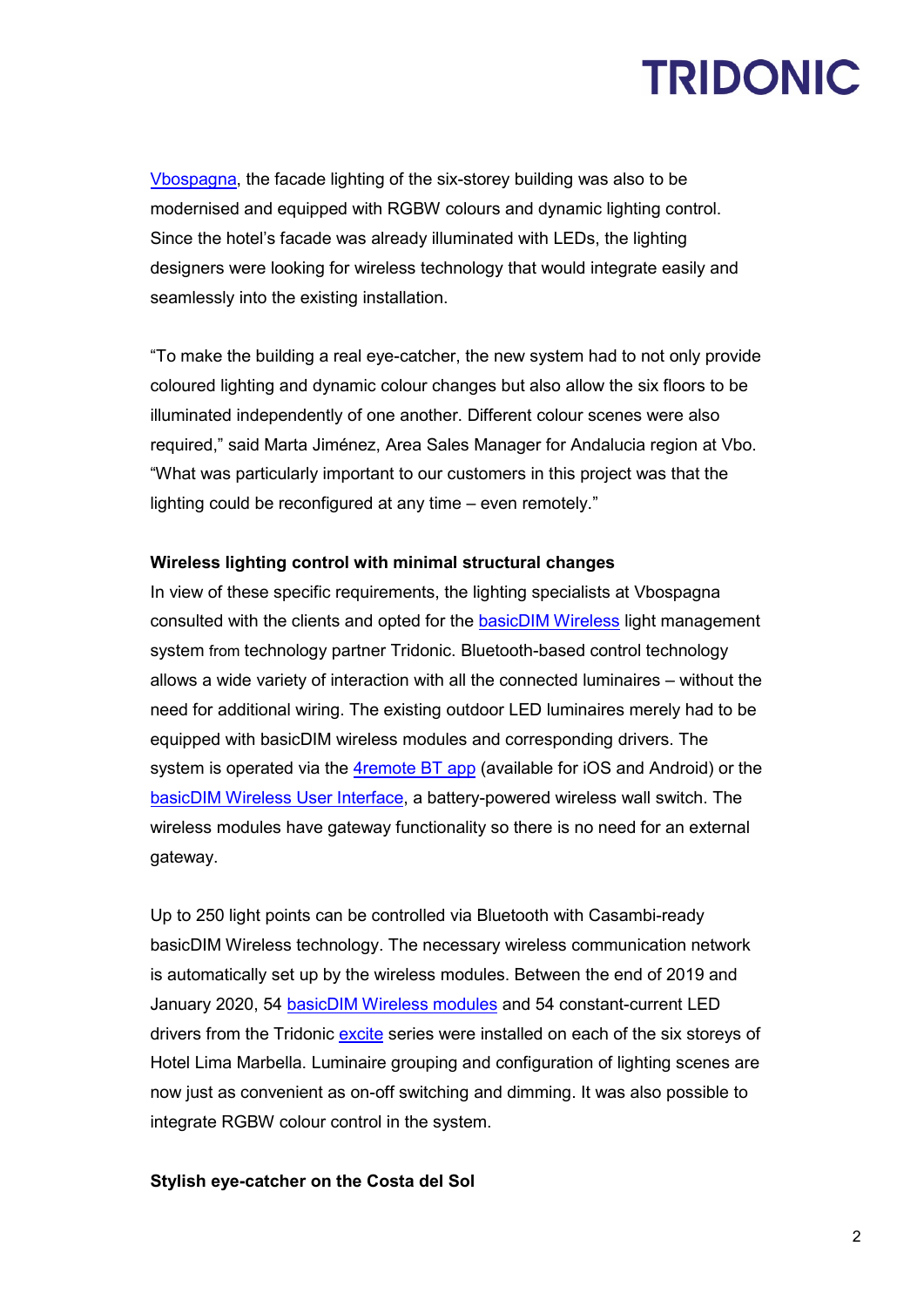Hotel Lima Marbella reopened in July 2020 with an entirely new look – both inside and out. Guests found a fully renovated hotel with a stylish interior, rooftop pool and modern technology. The designers placed particular emphasis on automation. For guests, the entire process from checking in to opening their room door is contactless via their smartphones.

But the undisputed highlight of this modernised four-star hotel is the dynamic, coloured facade lighting which extends over all six storeys of the corner building. The basicDIM Wireless lighting can now be easily adjusted and adapted with a high degree of flexibility.

"We are extremely pleased with the results. The facade is the new hallmark. It's a real eye-catcher," said Javier Bernal, a member of the T10 team. "We have been particularly impressed by the underlying technology. Tridonic's system was quickly installed and didn't require any additional cabling or gateways. The lighting can be changed at any time and the hotel managers can adapt it any way they like."

#### **Picture**

The four-star Hotel Lima in Marbella has been completely renovated and is now equipped with new facade lighting. Thanks to a wireless lighting management system from Tridonic, the outdoor lighting could be expanded without major structural modifications, making this traditional hotel a brilliant showcase in the centre of Marbella.

#### **Press contact**

Markus Rademacher Tridonic GmbH & Co KG Phone: +43 5572 395 – 45236 [markus.rademacher@tridonic.com](mailto:markus.rademacher@tridonic.com)

#### **About Tridonic**

Tridonic is a world-leading supplier of lighting technology, supporting its customers with intelligent hardware and software and offering the highest level of quality, reliability and energy savings. As a global driver of innovation in the field of lighting-based network technology, Tridonic develops scalable, future-oriented solutions that enable new business models for lighting manufacturers, building managers, systems integrators, planners and many other types of customer.

To promote the vision of the "Internet of Light", Tridonic relies on partnerships with other specialists. The goal is the joint development of innovative technological solutions that convert lighting systems into intelligent networks and thereby enable associated services. Its profound, technical industry expertise makes Tridonic an ideal partner for established brands and for newcomers to the market.